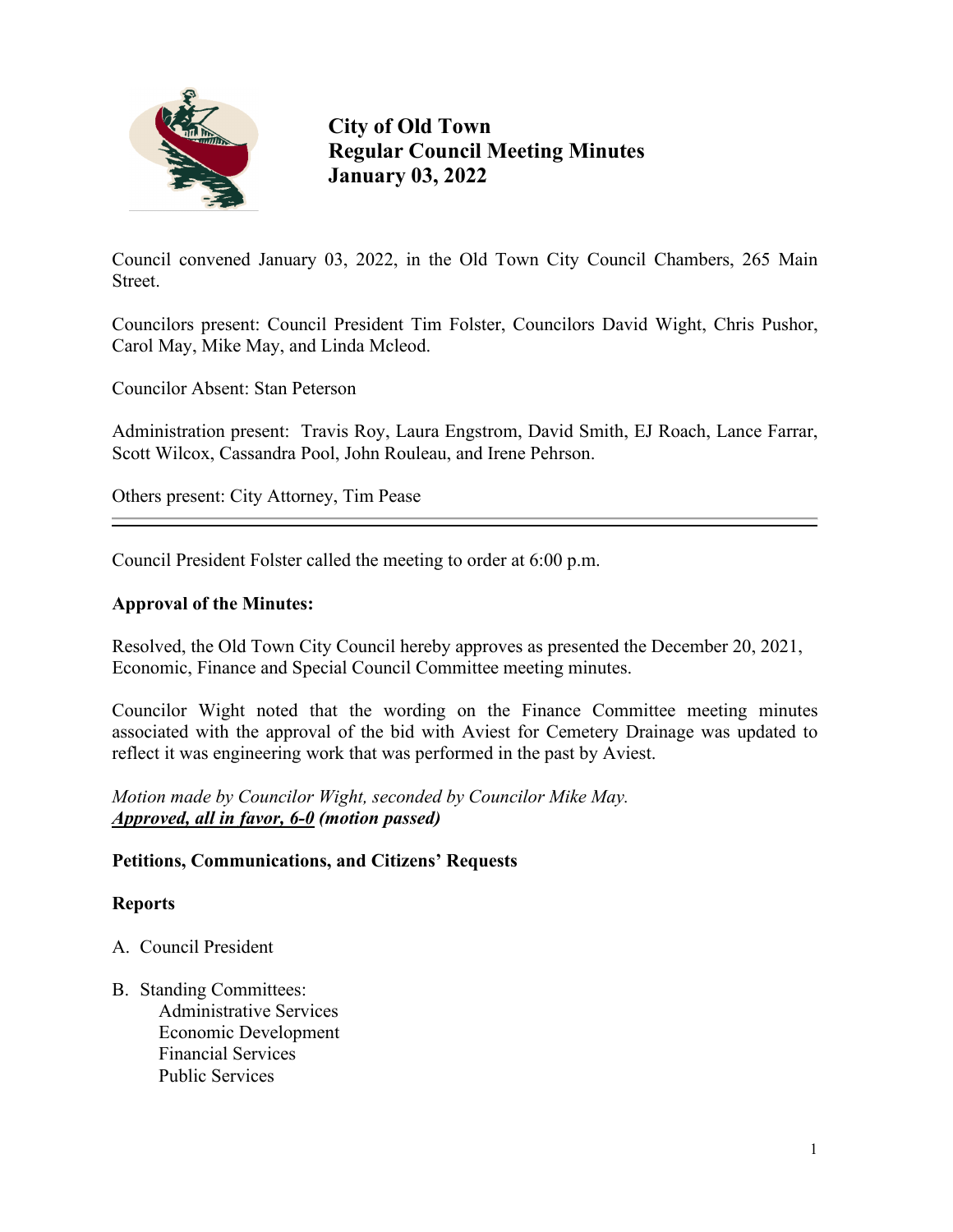## C. City Councilor

- D. City Attorney
- E. Special Committees
- F. City Manager

Assistant Manager, Travis Roy, updated the City Council on the following items:

- The new City of Old Town website design with the company NeoGov should be up and running in 4-6 weeks.
- Three property bids for foreclosed properties in the city have gone out in the newspaper and social media. The bidding will be closed at 10:00 am on January 20, 2022 and the bids opened at 10:30 am that same day in the City of Old Town Council Chambers. Information on these properties is available at City Hall.
- Travis congratulated the City of Old Town Police officers for a job well done who participated in sledding with children at the YMCA.

# **Consent Agenda: Item 1**

1. Resolved, the Old Town City Council hereby approves renewal applications of a Victualer's License and a Special Amusement Permit for Alex Gray, Main Street Bookstore, LLC. d/b/a Kanú, 283 Main Street. Pending final inspection.

 *Motion made by Councilor McLeod, seconded by Councilor Carol May. Approved, all in favor, 6-0 (motion passed)*

# **Public Hearings and Second Reading of Ordinances**

## **Old Business: Items 1 & 2**

1. Resolved, the Old Town City Council hereby accepts the bid of \$9,435.00 from Aviest for the Engineering related to the cemetery drainage repair at the St. Joseph and Lawndale Cemeteries.

 *Motion made by Councilor Mike May, seconded by Councilor Pushor. Approved, all in favor, 6-0 (motion passed)*

2. Resolved, The City Council hereby authorizes Danielle Berube, Finance Director to move monies as presented below from the Fund Balance to the Reserve Funding:

 *Motion made by Councilor Wight, seconded by Councilor Carol May. Approved, all in favor, 6-0 (motion passed)*

| IT Reserve                      | \$50,000  |
|---------------------------------|-----------|
| Heavy Equipment Reserve         | \$500,000 |
| Infrastructure/Building Reserve | \$500,000 |
| <b>Bond Reserve</b>             | \$400,000 |
| Tax Relief                      | \$790,000 |